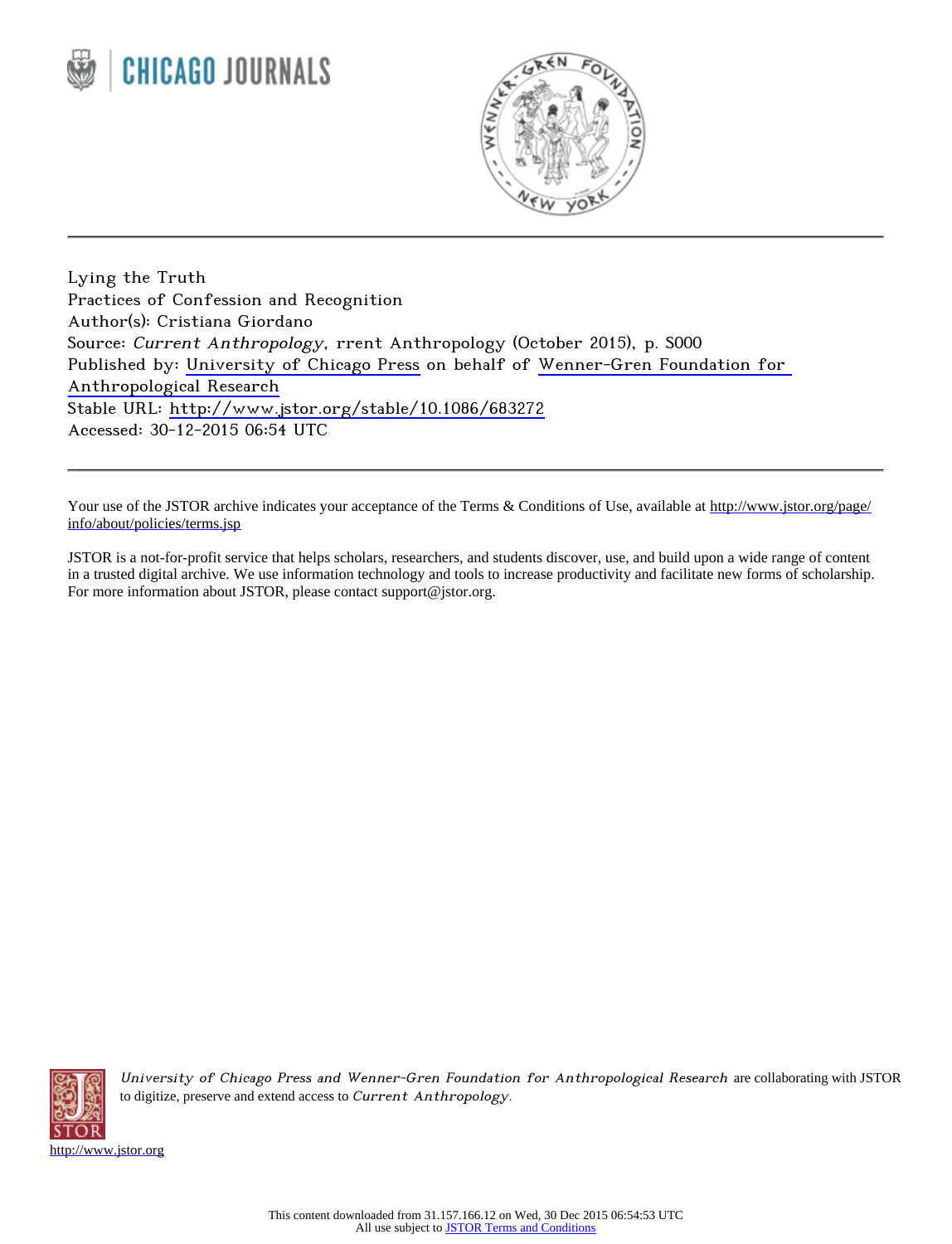# Lying the Truth Practices of Confession and Recognition

## by Cristiana Giordano

Italy's 1998 Immigration Law 40 includes Article 18, which allows foreign "victims of human trafficking" the right to temporary residence permits on the condition that they participate in a rehabilitation program. The first step of this program, the act of denuncia, is to file criminal charges against exploiters at the police station. However, the resulting testimony cannot be understood through the victim/agent trope of the bureaucratic state, which uses these categories to make the other understandable through a process of what I call "confessional recognition." In this article, I show how, despite the proliferation of biometric technologies to identify foreign others and so control migration flows at borders, confessional practices continue to play a central role in deciding who is admitted legally. Moreover, I illustrate how the question of redemption and expiation is not only a crucial issue for Catholic groups involved in aid programs for foreigners but is also central to Italian state integration policies, thus revealing how juridical norms are deeply influenced by the vocabulary of religious morality and vice versa.

Early on a summer morning in 2004, I went to the police station of a northern Italian city in the Piedmont region. The questura (police station) was still closed, and two long lines of people had formed in front of the main gate. It was a familiar scene, one I had seen many times before: one line for foreigners waiting to apply for or collect a new or renewed residency permit or documents for family members, and one for Italian citizens. I was not sure where to stand. I was there for an appointment with Charity,<sup>1</sup> a Nigerian woman in her early twenties who was scheduled to file criminal charges. I had met her through a local Catholic NGO that helps foreign women involved in prostitution networks leave prostitution and enter the state-funded rehabilitation program. The NGO volunteers had approached Charity a week earlier, as she stood on a badly lit road crossing the rice fields on the outskirts of town. They explained to her that she could leave prostitution and apply for papers if she filed charges against her exploiters and went through the state-funded rehabilitation program; she could also benefit from access to medical care and other services. She said she had to think about it. The idea of denouncing her madam frightened her, but she also showed several fresh bruises and scars on her face and arms that spoke of recent violence and abuse. A week later she contacted the association and asked for its support. I had worked for the NGO for a year, volunteering and conducting fieldwork. I mostly collaborated with Promise, a dynamic and

sharp woman from Benin City who worked as a cultural mediator for the NGO and who helped women file criminal charges at the police station.<sup>2</sup> On that summer morning, Promise was to join us later at the questura to translate for Charity.

Not sure of which line to stand in, Charity and I cut them both and proceeded to talk to the police officer at the gate. We had an appointment with Inspector Caccia, we told him, asking, "Could we please be let in so we would not be late?" We walked up the wide stairs of the fascist-style building to reach the second floor, where Inspector Caccia's office was located. On the way, we crossed paths with officers of various ranks, secretaries, and some handcuffed men and women. Inspector Caccia was sitting in front of his computer sipping a cup of coffee. He carelessly greeted us and invited us to take a seat while he continued working at the computer. A few minutes later, Promise arrived, and Inspector Caccia seemed relieved to see her. She was his best cultural mediator, he later explained to me; when she translated for the women, documents were well crafted and got approved by the higher police authority right away. Promise accompanied Charity to the office next door so that she could have her photos and fingerprints taken.

In 1998, Italy passed a law allowing foreign "victims of human trafficking" the right to temporary and renewable residence permits in order to escape from situations of violence

1. I have changed all names to protect my subjects' identities.

2. Cultural mediators are trained to translate between different languages and to mediate between foreigners and Italians in institutional settings such as hospitals, prisons, schools, shelters, and courtrooms.

Cristiana Giordano is Assistant Professor of Anthropology in the Department of Anthropology at the University of California (321 Young Hall, One Shields Avenue, Davis, California 95615, USA [cgiordano @ucdavis.edu]). This paper was submitted 31 X 14, accepted 23 VII 15, and electronically published 19 XI 15.

q 2015 by The Wenner-Gren Foundation for Anthropological Research. All rights reserved. 0011-3204/2015/56S12-00XX\$10.00. DOI:10.1086/683272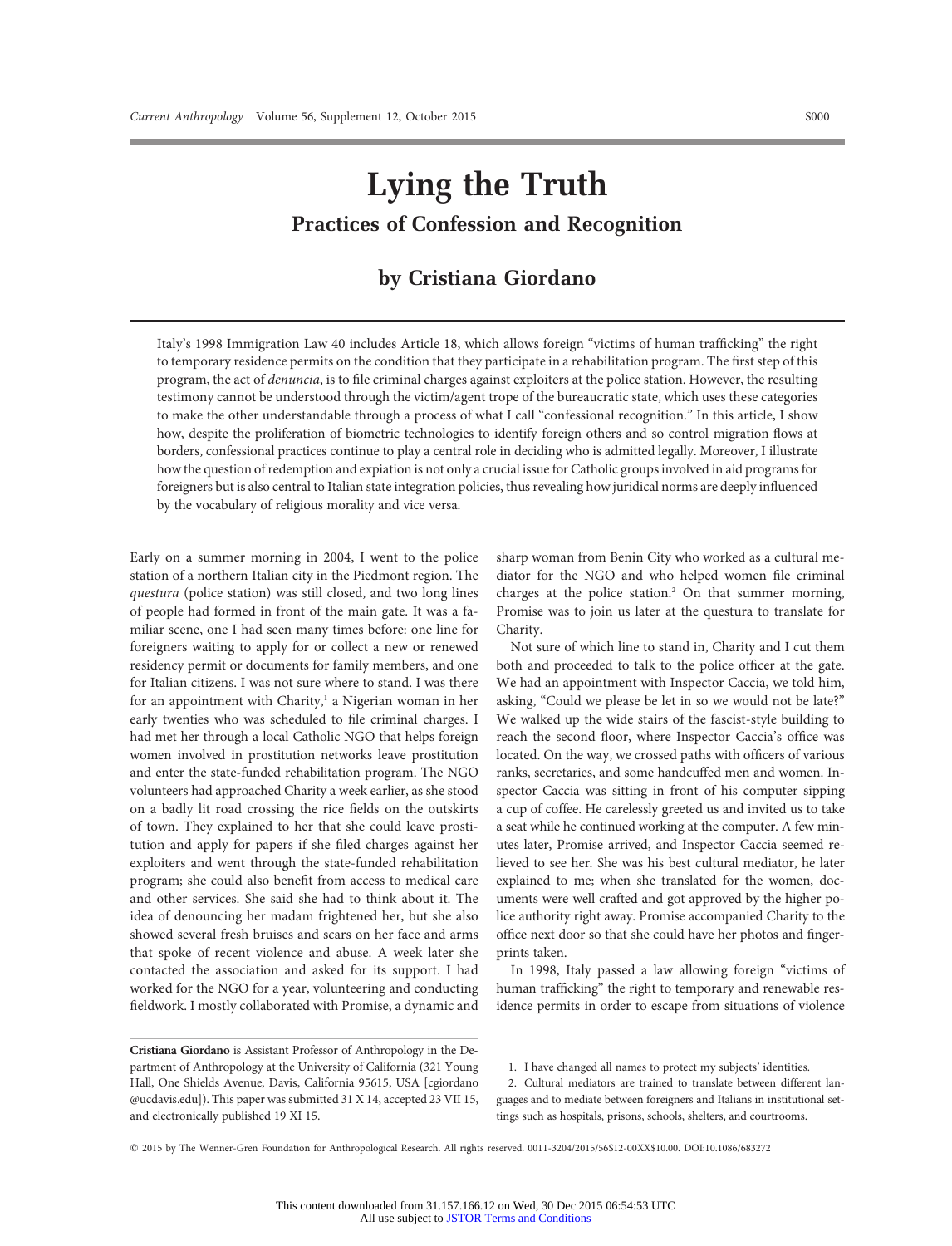and abuse on the condition that they participate in a rehabilitation program. These programs are fully funded by the state, but they are mostly implemented by Catholic groups engaged in fighting criminality and foreign prostitution. For a foreign woman seeking a residency permit in Italy under Article 18, the first step of rehabilitation requires filing criminal charges against her traffickers. Other steps involve living in a shelter (usually run by Catholic nuns); professional training in Italian language, cooking, and housekeeping; elderly care (to enhance employability); and receiving medical examinations. Since the 2002 passing of the Bossi-Fini law, which made regulations on foreign immigration stricter and more exclusionary, the numbers of foreigners appealing for legal documentation as victims of human trafficking and as political refugees have increased strikingly. This is associated with conditions of growing poverty and violence in countries of origin but also with the fact that the Italian state makes only a limited number of categories of recognition available for foreigners to obtain documents. To be recognized as an economic migrant, one must have secured regular contracts with Italian employers before entering the country, a requirement only very few can meet. As a consequence, from the perspective of immigration laws, victimhood and political discrimination travel more effectively than poverty, and people appeal to these causes to access services and rights.

In this article, I focus on the practice of denuncia (filing criminal charges), the first step to accessing a rehabilitation program aimed at emancipating so-called victims of human trafficking from exploitation and transforming them into autonomous subjects. In the denuncia, the invisible illegal self is translated into the recognized legal self by rendering women's stories in juridical language. I argue that the testimony produced in the denuncia cannot be understood through the victim/agent trope of the bureaucratic state, which uses these categories to make the other digestible through a process of what I call "confessional recognition." The state grants legal documents on the condition that women go through a reeducation program that mirrors the religious logic of confession, penance, and redemption. The question of redemption and expiation is not only a crucial issue for Catholic groups involved in aid programs for foreigners, however; it is also central to integration policies promoted by the state.

A second but related point follows, that although Western nation-states increasingly use biometric technologies to identify foreign others and control borders, in Italy confessional technologies and the testimonies they elicit are still effective tools to cross borders and gain legal status. The personal narratives conveyed in denuncia—although standardized and made to fit the requirements of bureaucratic and legal categories, such as the "victim of human trafficking"—still function as tools of identification that the state uses to grant recognition. While biometric measures turn the body into codes and images that can be decoded—thus equating identity with fingerprints, photos, and iris scans—biographical testimonies turn memories and the narratives they produce into proof of the authenticity

S000 Current Anthropology Volume 56, Supplement 12, October 2015

of the self and its intentions. Both technologies—biometrics and testimonies—carry their illusionary truths in terms of who the other is. Nonetheless, they are powerful practices that affect who we think the human is and how it can reveal itself.

### Denuncia: Performing Translation and Betrayal

While the inspector dealt with some computer problems, Promise started the interrogation. Promise came from an area of Nigeria that bordered with Cameroon; she did not speak Yoruba, Charity's mother tongue, nor could Charity speak her language. She thus proceeded in English.

The cultural mediator was completely in charge. She asked a series of questions in English almost without interruption: very precise details about people, journeys, addresses, dates, encounters, places, relationships between people, and money (borrowed, earned, returned, lost, and lent). In the space of a few seconds, she translated Charity's hesitant answers into a polished and ordered Italian text: the denuncia. Meanwhile, the inspector had become an anonymous clerk following the orders of a superior who dictated Charity's testimony to him. The interrogation went as follows:

|                              | <i>Promise.</i> How were you brought to Italy? Did |
|------------------------------|----------------------------------------------------|
|                              | your madam come to get you in Nigeria?             |
| <i>Charity.</i> $\ldots$ No. |                                                    |
| Promise.                     | How did it work?                                   |
| Charity                      | My godmother. Momy and her                         |

- Charity. . . . My godmother, Momy, and her friend Mike.
- Promise. Did you know why you were coming to Italy?
- Charity. They said I could study in Europe . . . I went to medical school in Nigeria for 1 year.
- Promise. Did you know about girls being forced into prostitution in Italy?
- Charity. Didn't know.
- Promise. When and how did you meet Mike? What did he tell you?
- Charity. Don't remember. Momy introduced me. He said he could pay for my travels . . . I could pay him back later . . . when I found a job.
- Promise. How much did you have to pay him? Charity. Don't remember.

The document that Promise dictated to Inspector Caccia, based on this first part of the interrogation, read as follows:

It was my godmother Momy who, after my mother's death and unbeknown to the rest of my family, invited me to her house to tell me that a friend of hers could help me go to Europe to continue my studies. It was the month of February 2002. She added that I should keep her offer a secret. In Nigeria, I completed high school and the first year of medical school in Benin City; I wanted to become a doctor. I affirm that in Nigeria I never heard anything about girls being brought to Europe for work or school who were then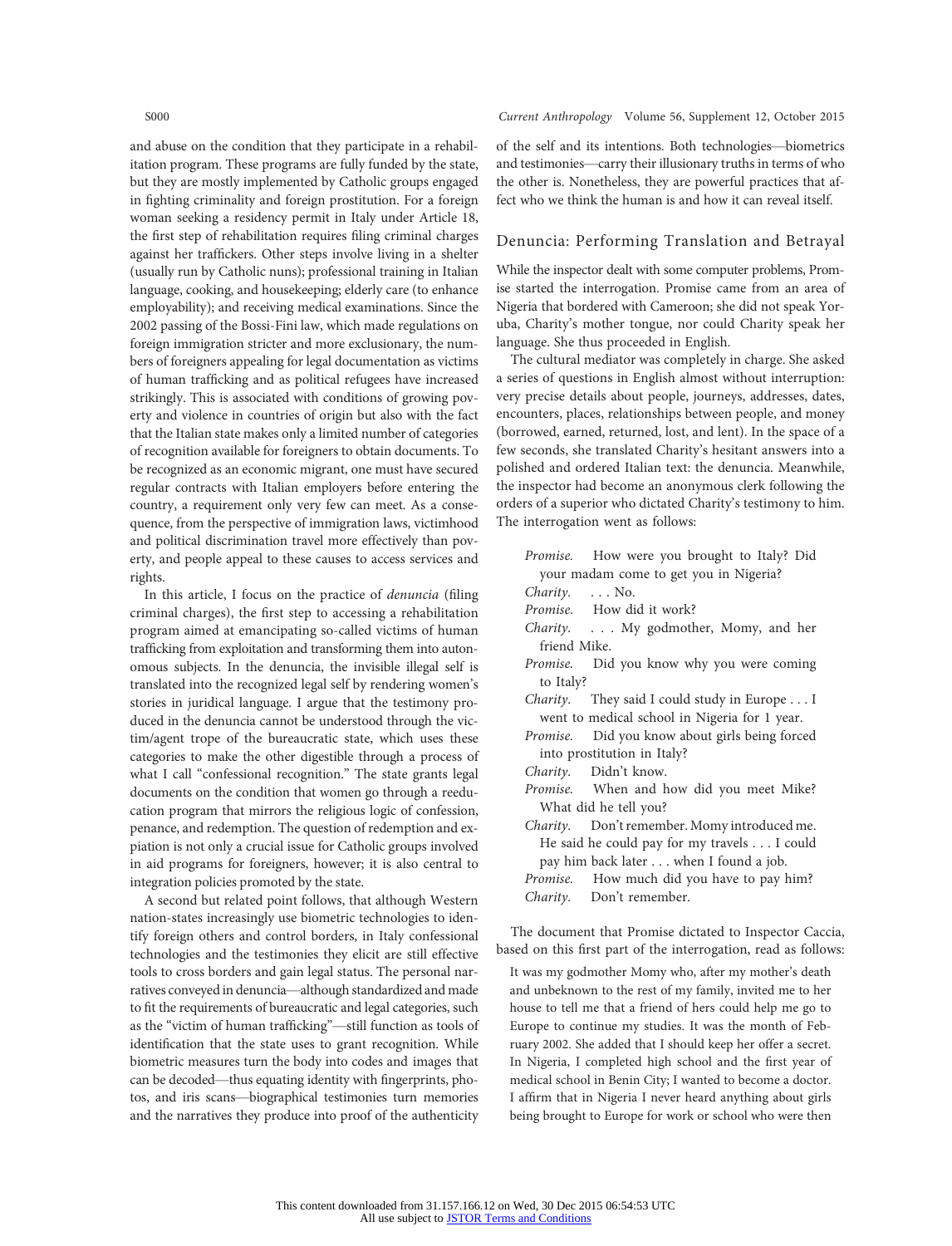forced into prostitution. In March 2002, Momy introduced me to her friend Mike, who put me at ease and assured me he could help me go to Holland to continue my studies. On that occasion, I told him that my family could not afford the cost of the trip. He replied that it was not a problem because he would take care of it. He added that I would pay him back later. Once in Holland, I could study and look for a part-time job to cover the cost of my journey. He didn't specify what kind of job I could do in my spare time, nor did he say how much the cost amounted to. I didn't ask. He made me believe that the amount was not too high.<sup>3</sup>

It became clear from the very first moments of the denunciation that Charity's hesitance did not come through in the document. Her broken sentences and confusion were completely erased in the orderly, written text. Yet she was performing the very act that granted her access to services and rights and that would eventually allow her to become a legal subject in Italy.<sup>4</sup>

This ethnographic moment showed me the intricacies of translation at play in this context and how in the process of drafting the denuncia, Charity's story was simultaneously revealed and disguised. The law's goal is to save foreign prostitutes from "victimization," to give them back their agency, and to restore their sense of dignity. But while the language of the state aims to recognize the other, it also dispossesses the subject of his/her stammering voice and fragmented memory. By ordering all the details and anecdotes in a chronological account, the denuncia inscribes the women's experiences in a linguistic form that is not theirs, and it deprives them of the possibility of telling their stories according to the different trajectories of memory that correspond to various experiences. On the one hand, the law—and Catholic groups involved in aid programs for victims—portray the moment when women file charges as one of freedom and redemption from slavery and as a way for the women to regain agency in their lives. In this frame, prostitution is the negation of free will and independence. On the other hand, for the women, filing criminal charges is not necessarily freeing; at times, they see it as yet another form of subjugation that suppresses their own projects of emancipation.<sup>5</sup> While most of these women

3. This is a composite of three different denuncia texts in order to ensure the confidentiality and sensitivity of the testimonies.

4. In his work on the scriptural economy, Michel de Certeau reflects on the relationship between the emergence of a scriptural system, modernity, and the destiny of the voice. He argues that there is no " 'pure' voice, because it is always determined [and codified] by a system" (de Certeau 1984:132), yet there is a degree of pleasure in "being recognized (but one does not know by whom), of becoming an identifiable and legible word in a social language, . . . of being inscribed in a symbolic order that has neither owner nor author" (140).

5. Saba Mahmood's (2005) work on the grassroots women's piety movement in the mosques of Cairo, Egypt, challenges some of the key feminist assumptions about free will, agency, and subjectivity.

do not identify with the state's categories of inclusion, they do use them in pragmatic ways to access rights and services.

There are interesting parallels between the process of rendering women's stories of victimhood into the juridical language of denuncia and testimonies of human rights abuses. In the context of the South African Truth and Reconciliation Commission (TRC), Richard Wilson (2003) notes a strong similarity between a religious ethics of reconciliation and a political understanding of human rights; thus, what stood as rehabilitation and reconciliation overlapped with Christian ideas of forgiveness and redemption. In various national contexts, victims' narratives are presented in genres of suffering and redemption that serve both the nation-state's goal of asserting its own power through rehabilitation and the Church's aim to fight forms of contemporary slavery. The TRC relied on the assumption that giving voice to experiences of violence and discrimination equaled being heard and freed from subjugation.Byassuming transparency between communication,clarity of reception, and recognition, the nation-state claimed that through oral testimonies, the truth about the self could be recuperated and dignity restored (Wilson 2003). But in reality, in South Africa as in Italy, the testimonies of victims were homogenized, and the complexity of the stories was reduced to bureaucratic languages of suffering. The testifiers thus often felt alienated from their words, experiencing another loss of voice in the midst of the stories produced and circulated about them (Ross 2003).

My ethnography of denuncia is part of an ongoing conversation in anthropology and political sciences about the relationship, within liberal democracies, between politics of recognition and the categories around which such politics are articulated (Asad 2003; Brown 1995; de la Cadena 2010; Giordano 2014; Merkell 2003; Povinelli 2001, 2002; Taylor 1994). Recognition is often described through the language of tolerance and inclusion. It comprises techniques that aim to make the social world intelligible to the state. Recognizing someone can be a way to disclose or reveal the other's foreignness, but it can also work to appropriate and reduce difference, or at least make it identifiable to the state. The question of identity is central to recognition, which grounds the nation-state's sovereignty in the knowledge of who one is and where one belongs in the larger communities. On the one hand, difference ultimately needs to be translated into categories of identity that the state can know, manage, and protect to some extent. On the other hand, because recognition is also driven by the desire for democratic equality, it can propose a relationship to difference aimed at overcoming it and thus reducing it to sameness. What started as an alternative proposal to assimilation turns into the performance of identity as a fixed category that translates the other into what is familiar.

In medical anthropology, some very productive conversations have revolved around projects of citizen-making where the body and illness become the most effective currencies people have to gain access to rights and state recognition (Nguyen 2010; Petryna 2002; Rose and Novas 2005) to the point that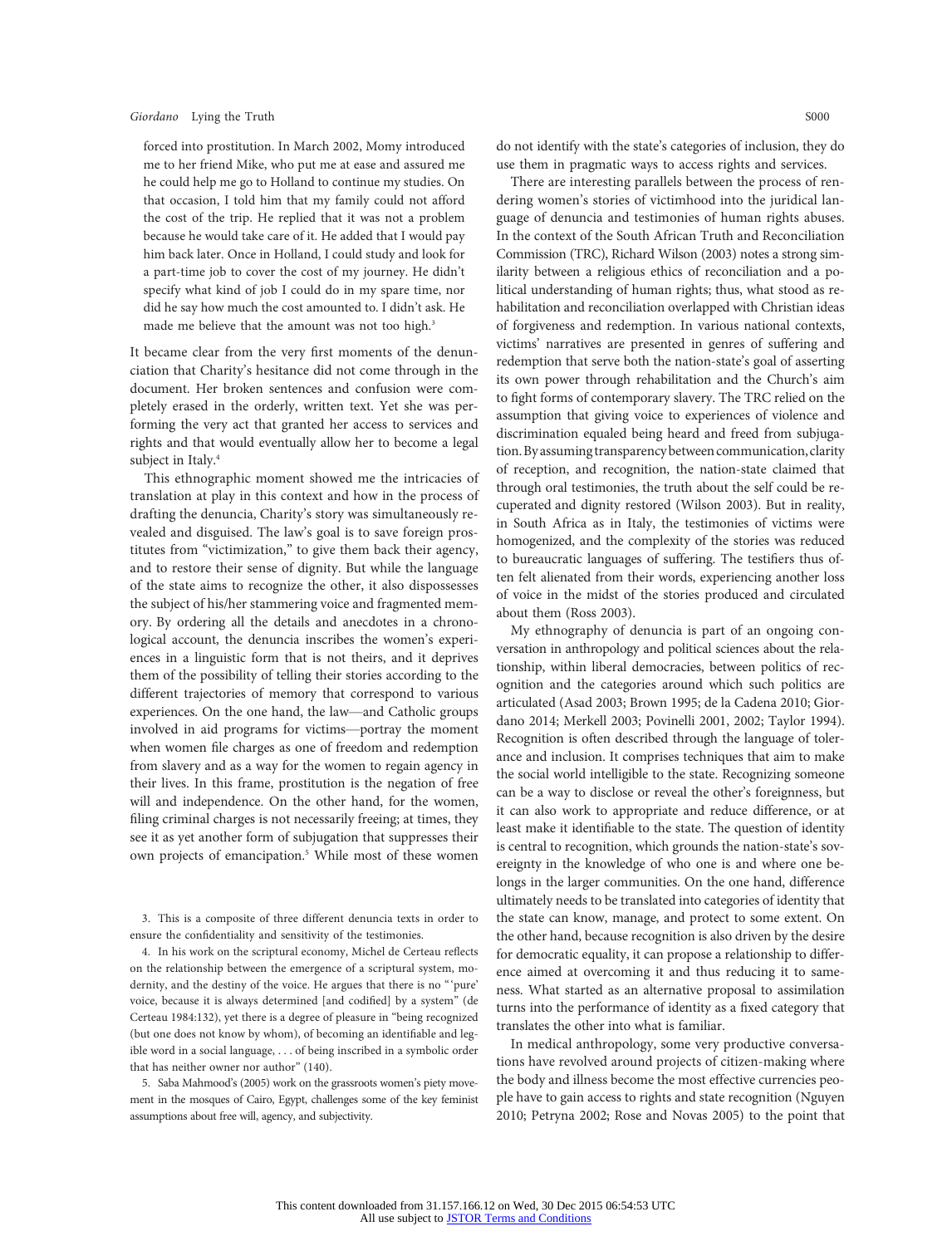political categories such as "asylum seeker" or "refugee" cease to carry the same credibility vis-à-vis the institutions that grant legal inclusion (Fassin 2001; Fassin and d'Halluin 2005; Ong 2003; Ticktin 2011). The category of the "victim"—grounded on a universalistic idea of the subject and of suffering emerged and proliferated from the mid-1980s onward as central in reflections on trauma (Beneduce 2010; Fassin and Rechman 2009; McKinney 2007; Young 1995) and humanitarian interventions (Kirmayer, Lemelson, and Barad 2007; Pandolfi 2008; Redfield 2006; Summerfield, 1999). As a tool to access recognition, benefits, services, and rights, this category acquires political valence in the ways in which people use it and make it work in their relations to the state. It works as a language that names the foreigner or sufferer and thus positions her within the sphere of those who can speak and be heard (Rancière 1999).

At stake in the practice of filing criminal charges are the various ways in which cultural mediators and the women who file a denuncia work with the bureaucratic language of the state to access services and rights. While the state provides a monolithic idea of the victim, the processes that I describe in this article show how multiple voices, subject positions, and untranslatable experiences influence the production of the final account filed at the police station.

Back in Inspector Caccia's office, the interrogation continued to the same rhythm of detailed questions and fragmented answers followed by the precise rendition of both into the text of the denuncia.

|          | <i>Promise.</i> And then what happened? You have to |
|----------|-----------------------------------------------------|
|          | tell me nothing but the truth, step by step. Did    |
|          | they do voodoo before you left Nigeria?             |
|          | Charity.  Maybe.                                    |
|          | Promise. Did they do it or did they not?!           |
| Charity. | Yes.                                                |
| Promise. | How did it work?                                    |
| Charity. | Mike brought me to an old man.                      |
| Promise. | What did he do to you?                              |
| Charity. | He said I had to pay my debts.                      |

Promise proceeded to translate into Italian and to dictate the text to Inspector Caccia, who typed it on the computer.

On another occasion, before leaving Nigeria, Mike told me that he would accompany me to a voodoo ritual. I asked him to explain why. He answered that he wanted to make sure that once in Europe I would be safe and also keep my promise to pay him back. Thus, he took me to the house of an older man who performed the rituals. When we entered the room I saw several voodoo statues that scared me. The man made me give him some pubic hairs, my underwear, and some pieces of my nails, and he wrapped them in a piece of fabric on which he wrote my name. He then made me swear that I would pay my debt to Mike. Had I not paid my debt, my family and I would have been endangered.

S000 Current Anthropology Volume 56, Supplement 12, October 2015

The interview continued.

| Promise.                                  | When did you leave Benin City? What          |  |
|-------------------------------------------|----------------------------------------------|--|
|                                           | day, month, and year? Where did you go after |  |
| Benin City?                               |                                              |  |
| Charity.                                  | I don't remember, maybe March we             |  |
| went to Lagos.                            |                                              |  |
| Promise.                                  | How many people were traveling with          |  |
| you?                                      |                                              |  |
| Charity.                                  | Mike.                                        |  |
| Promise.                                  | How many days did you stay in Lagos?         |  |
| Where did you sleep while you were there? |                                              |  |
| Charity.                                  | Two or three nights maybe; stayed            |  |
| in hotel.                                 |                                              |  |
| Promise.                                  | How did it work with passports?              |  |
| Charity.                                  | Fake name.                                   |  |
| Promise.                                  | Where did you go after Lagos?                |  |
| Charity.                                  | Not sure.                                    |  |
| Promise.                                  | Try to remember. Maybe Abidjan?              |  |
| Charity.                                  | $Umm$ yes.                                   |  |
| Promise.                                  | How long did you stay there?                 |  |
| Charity.                                  | Maybe 10 days.                               |  |
| Promise.                                  | Where did you go after Abidjan?              |  |
| Charity.                                  | I think Casablanca.                          |  |
| Promise.                                  | Did you travel by plane or bus?              |  |
| Charity.                                  | Plane.                                       |  |
| Promise.                                  | Where did you stay in Morocco?               |  |
| Charity.                                  | A village with others waiting to cross.      |  |
| Promise.                                  | Who arranged the trip to Europe?             |  |
| Charity.                                  | A Moroccan man.                              |  |
| Promise.                                  | Where did you go after Morocco?              |  |
| Charity.                                  | Spain.                                       |  |
| Promise.                                  | And then? How did you travel to Italy?       |  |
| Charity.                                  | Paris and Turin by train.                    |  |
| Promise.                                  | What is your madam's name?                   |  |
| Charity.                                  | Stella.                                      |  |

#### The dictated text read:

We left for Lagos by car at the end of March 2002. We spent 2 or 3 days at a hotel, and then we continued by bus toward Abidjan. At checkpoints, I always showed the passport that Mike had prepared for me; it had my photo, but a different name. I never had any problems at borders. We stayed in Abidjan for 10–15 days. Then we went to Casablanca, Morocco, by plane. After a couple of weeks, a Moroccan man joined us, and Mike left me with him. He took me by car to a house still under construction that was located outside the city. We stayed there for about 1 week. In this village, there were many Moroccans and Nigerians waiting to cross into Europe. We left this village to reach Spain by boat. I don't recall the name of the Spanish city where we arrived. The Moroccan man then took me to Madrid by bus, then to Paris by train, and from there, finally, to Turin, Italy, by train. Around the end of April 2002, I arrived at the Torino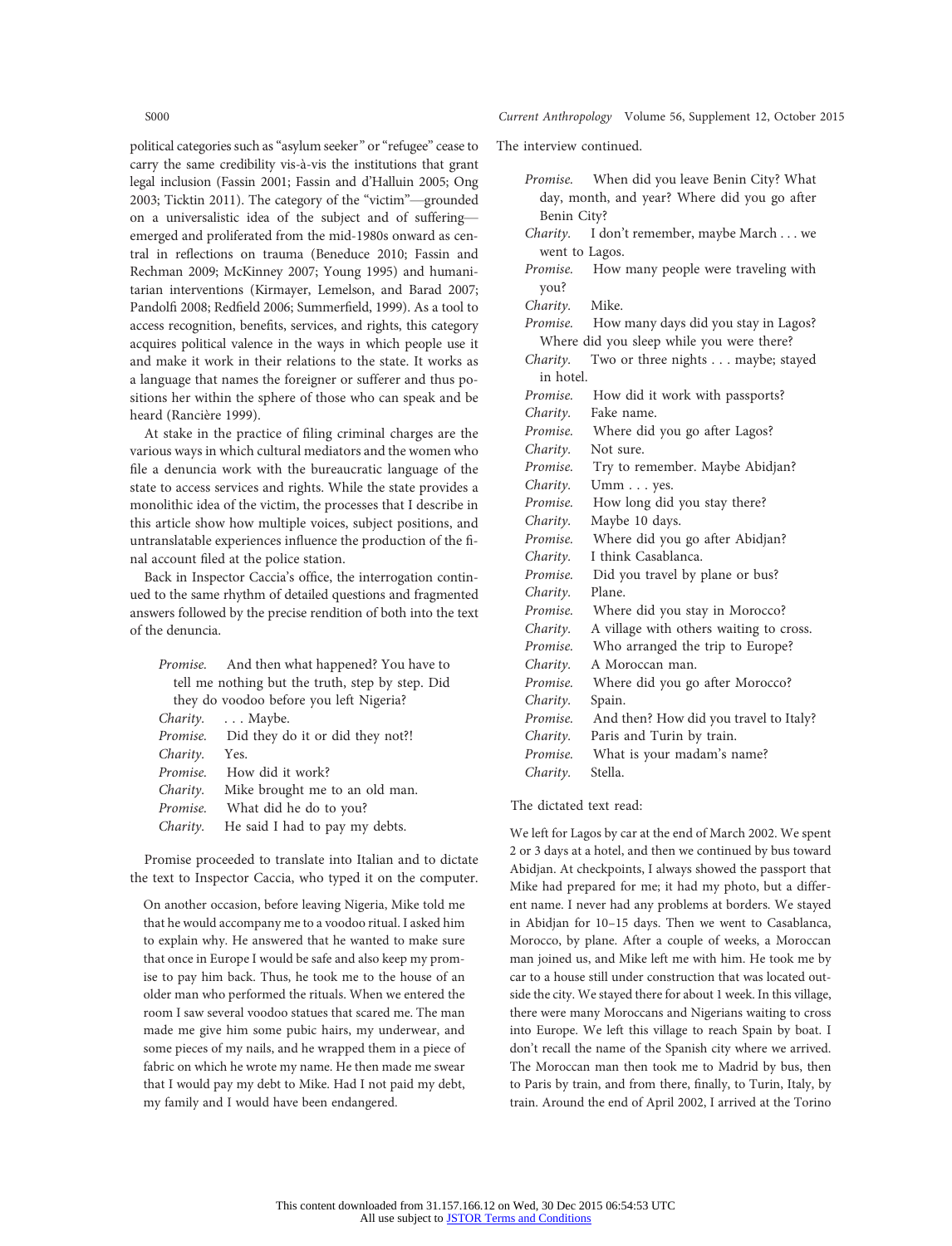#### Giordano Lying the Truth S000

Porta Nuova train station, where the Moroccan man introduced me to Stella, the woman who was to become my madam.

Promise continued her questioning:

| And then what happened?                           |  |  |
|---------------------------------------------------|--|--|
| Moroccan man sold me.                             |  |  |
| Did she force you to work as a prosti-            |  |  |
|                                                   |  |  |
| Yes, but I didn't want to                         |  |  |
| Did she ever beat you? How?                       |  |  |
| Charity. Yes.                                     |  |  |
| Promise. When did you start to work on the        |  |  |
|                                                   |  |  |
| Charity. Day after.                               |  |  |
| How much money did you give your                  |  |  |
| madam a day, a week, or a month? How much         |  |  |
| money did you give her in total since you have    |  |  |
| been in Italy?                                    |  |  |
| Charity. More or less 400 Euros for post; 250 for |  |  |
| rent 50 food                                      |  |  |
| Promise. Did your madam threaten you?             |  |  |
| Charity. Yes.                                     |  |  |
|                                                   |  |  |

Promise dictated this as follows:

On the day we arrived in Italy, the Moroccan man who accompanied me to Turin sold me to Stella. I spent 2 days at Stella's place. Then, one evening, she gave me a bag where she said she had put everything I needed to work and took me with her to an interstate road. At that point, I understood that I was supposed to work as a prostitute. I refused to do so, and Stella started violently beating me. That night, I refused to meet with any clients, but the following night I had to start. I was too afraid that Stella would beat me up again, and I didn't know who to ask for help. Stella told me that she had had the same experience as me when she first arrived in Italy, but that she had paid her madam back. Now, I had to repay her in the same way. If I didn't want to work as a prostitute, I would have had to ask my family to send me the money to pay my debts; otherwise, I would have died in Italy. I had to pay Stella 450 Euros per month for my street corner, which would be added to the 250 Euros per month in rent, and the 50 Euros per week for food.

Promise then established that there was violence.

|               | Promise. Has your madam ever threatened your  |
|---------------|-----------------------------------------------|
| family?       |                                               |
| Charity. Yes. |                                               |
|               | Promise. Were you mistreated other times?     |
|               | Charity. Yes, in the street by clients Stella |
|               | beat me because of the money.                 |

She dictated:

I was assaulted and robbed three times by clients in the area of Borgo Ticino. I tried to defend myself in order to avoid being beaten, and so I gave them the money right away. When I went home without any money, Stella beat me because she didn't believe that I had been robbed. She thought I kept the money all for myself. On those occasions, Stella also sent some people to threaten my family in Nigeria.

In an attempt to reassure Charity and encourage her to say more, Promise then told her, "You don't have to worry, but you must tell me nothing but the truth. I don't ask these questions to put you in jail, but to catch your pimps and put them in jail." But Charity's account did not become any less stuttered. The moments of silence and emptiness in her account were quickly filled by Promise's addition of details that she spelled out with the precision of bureaucratic language. Charity was caught in the complex mechanisms of translation that were producing the denuncia. The story further unfolded as Charity provided more details about her shifts on the street, the services that clients requested, the amount of money she was able to send to her family back in Nigeria, and how she eventually escaped from her madam thanks to the NGO's volunteers.

#### The Magic of Bureaucracy

During my research I visited several police stations in various northern Italian cities. I examined over one hundred denuncia filed through the Catholic NGO between 2000 and 2004 as they were being drafted, proofread, and later filed at the police station. Of these, around 70 were approved in approximately 10 months to 1 year. The numbers of denuncia and victims that apply for documents through this program and their fate once they enter the bureaucratic pact serve as a barometer of Italy's shifting moral practices of recognition.<sup>6</sup>

The document is standardized. It starts with "My name is" and is written in the first person. It unfolds with the descriptions of the denouncer's background in the home country (family structure, class milieu, level of education, date and place of birth), the various phases of her journey to Italy, the story of "betrayal" through which she became a victim, the violence

6. At the national level, 54,559 people reached out to projects of rehabilitation for victims between 2000 and 2007. Of this number, 13,517 filed criminal charges and entered the rehabilitation program. Only 6,435 found employment after finishing the program. Nigerians make up the majority of those served by these programs, followed by Romanians, Moldavians, Albanians, and Ukrainians. Of the number of denuncia filed each year, between 75% and 85% result in residency permits. The number of permits issued tends to increase 2%–10% each year (Alessandra Barberi, "Dati e riflessioni sui progetti di protezione sociale ex art. 18 D. lgs286/98 ed art. 13 Legge 228/2003," Segreteria tecnica della Commissione Interministeriale per il sostegno alle vittime di tratta, violenza e grave sfruttamento, 2008).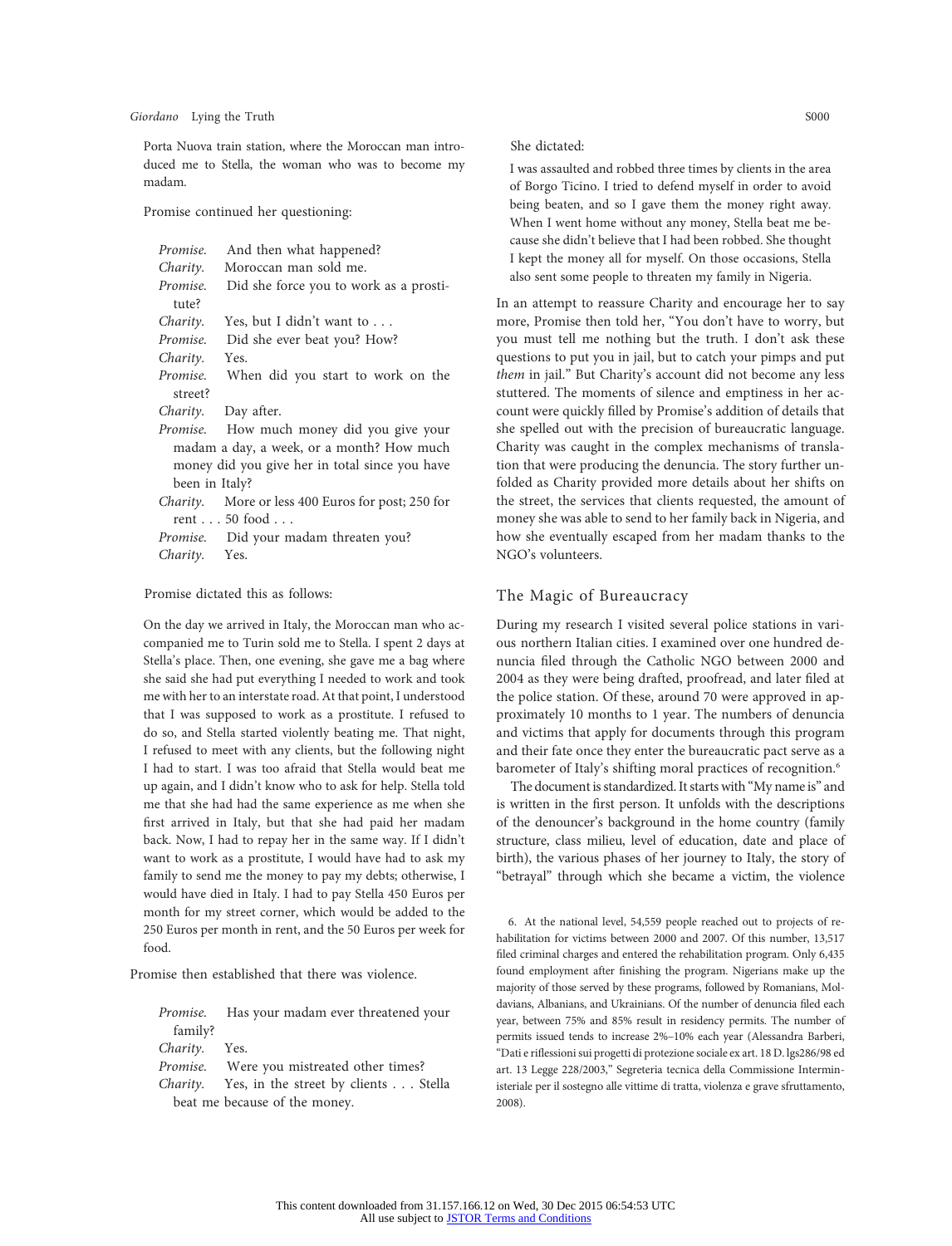of being exploited as a prostitute, and finally the declaration of consciously choosing to file criminal charges and to enter the rehabilitation program.7

The text is always drafted—either at the police station or at the Catholic organization—in the presence of a cultural mediator who is fluent in both Italian and one of the languages spoken by the testifier. After cross-checking the information contained in the text, a police officer certifies it with an official stamp and signature. In general, both the mediator and the denouncer share the same mother tongue. For example, in the case of people from Romania, Albania, Moldavia, and Ukraine, the cultural mediator was always a native speaker from their home countries. Nonetheless, as in Charity's case, the mediator and the denouncer sometimes need to resort to yet another language, usually tied to colonial legacies (English, French, or Spanish).8

In the process of translation, some women experience ambivalence and unease in denouncing people they may perceive as "benefactors" as well as "exploiters," insofar as they made it possible for the women to migrate, make money, and help their families. Diana, a young woman from Romania, told me that she denounced her exploiters only because the police caught her. "But I felt horrible," she said. "They were not so terrible with me, and while I worked for them I made enough money to support my family back home for the rest of their lives." Edith, a cultural mediator from Nigeria who helps women file criminal charges, once told me, "There are many things from the women's stories that I don't translate, otherwise they would never get the papers. I can't translate that their mothers or sisters helped them make the decision to migrate and that they knew about the prostitution." Cultural mediators often decide to hide this type of family involvement from the state because it could jeopardize the woman's status as a "victim," and the state's entire rehabilitation effort would no longer mean anything. Thus, although the state understands the denunciation process as the moment when the truth is revealed, it is the concealing of certain secrets that allows the denuncia to be drafted. Edith also made it clear that she, as a cultural mediator, had the power to craft the story so that a woman could indeed qualify as a state-recognized victim. She added that women decide to make a denuncia not necessarily to abandon prostitution but often to disentangle

7. Asylum seekers applying for refugee status also must depose a testimony at the police station in order to enter the state-funded protection program (Sistema di Protezione Richiedenti Asilo e Rifugiati). Asylum seekers' testimonies resemble the text of denuncia in the sense that they have to prove, through their life stories, that they were victims of torture, discrimination, persecution, and violence in their home country. Unlike the denuncia of victims of human trafficking, though, the testimonies of asylum seekers are not directly aimed at fighting international criminality but at protecting against political injustice.

8. For Nigerian women, the linguistic dimension of cultural mediation is more complex. Although the majority of women are from Benin City and their mother tongue is Edo, others speak Yoruba or Igbo, and they are not necessarily fluent in English or pidgin English.

themselves from their madams and the monetary obligations they demand. Some women want emancipation from their exploiters but still consider prostitution a quick and easy way to make money and therefore continue to do sex work even after filing charges. This allows them to continue sending some money home and keep the rest for themselves.

In conversations with me, Promise explained that in her extensive experience translating for Nigerian women, she had witnessed many shifts and changes in the kind of stories they would tell her. In the mid-1990s and early 2000s, women were unaware of the kind of work they would be involved in once they arrived in Italy. She thought they were "real victims" back then and that Article 18 was an effective legislative tool that helped women free themselves from prostitution networks. "Nowadays," she claimed, "women know very well that prostitution is in the picture; I consider them 'victims' because I know they have no future in Nigeria. But I know they know, and their parents know as well, that they will work as prostitutes in Italy; but it is fine for their families as long as they send money back home."

The state cannot account for the fear and sense of guilt provoked by the action of denouncing family members who were involved in the women's migration. To do so, it would have to admit knowing that women are only partially victims. In this sense, the state keeps certain forms of secrecy at the heart of its power and practices (Taussig 1999). Furthermore, the police office is not a space where the fear of going mad, which paralyzes some women, can be heard. When a woman denounces her exploiters, she often sees it as breaking an oath, which is supposed to result in a curse of madness. In Charity's case, her godmother organized her travel to Europe. When I met her at the police station, she admitted that she feared the consequences of denouncing her godmother and her madam. She knew that her family in Nigeria would be threatened with death and that she risked going mad, just as she was told when she underwent the voodoo rituals before leaving for Europe. "If I don't pay my debts in full, bad things can happen to me and my family. I will go crazy!" she stated during the interrogation in a moment that Promise decided not to translate to the inspector. The state cannot recognize this fear of descending into madness; it exceeds its categories and simultaneously reveals the state's lacuna.

The purpose of the denuncia document is to prove that the women are victims; it names their strangeness and thus recognizes it. The state, for its part, provides a frame within which such stories can be told in what appears to be a culturally sensitive manner. Especially when it comes to Nigerian women, the term "voodoo" typically appears in the document and is often a topic of discussion among police officers, care providers, and psychologists. This attempt to make the law culturally appropriate by introducing a term to describe Nigerian women's experience of "swearing oaths" at shrines, either before their departure from Nigeria or upon their arrival in Europe, serves a double purpose. On the one hand, it points to the breaches within the bureaucratic language that allow for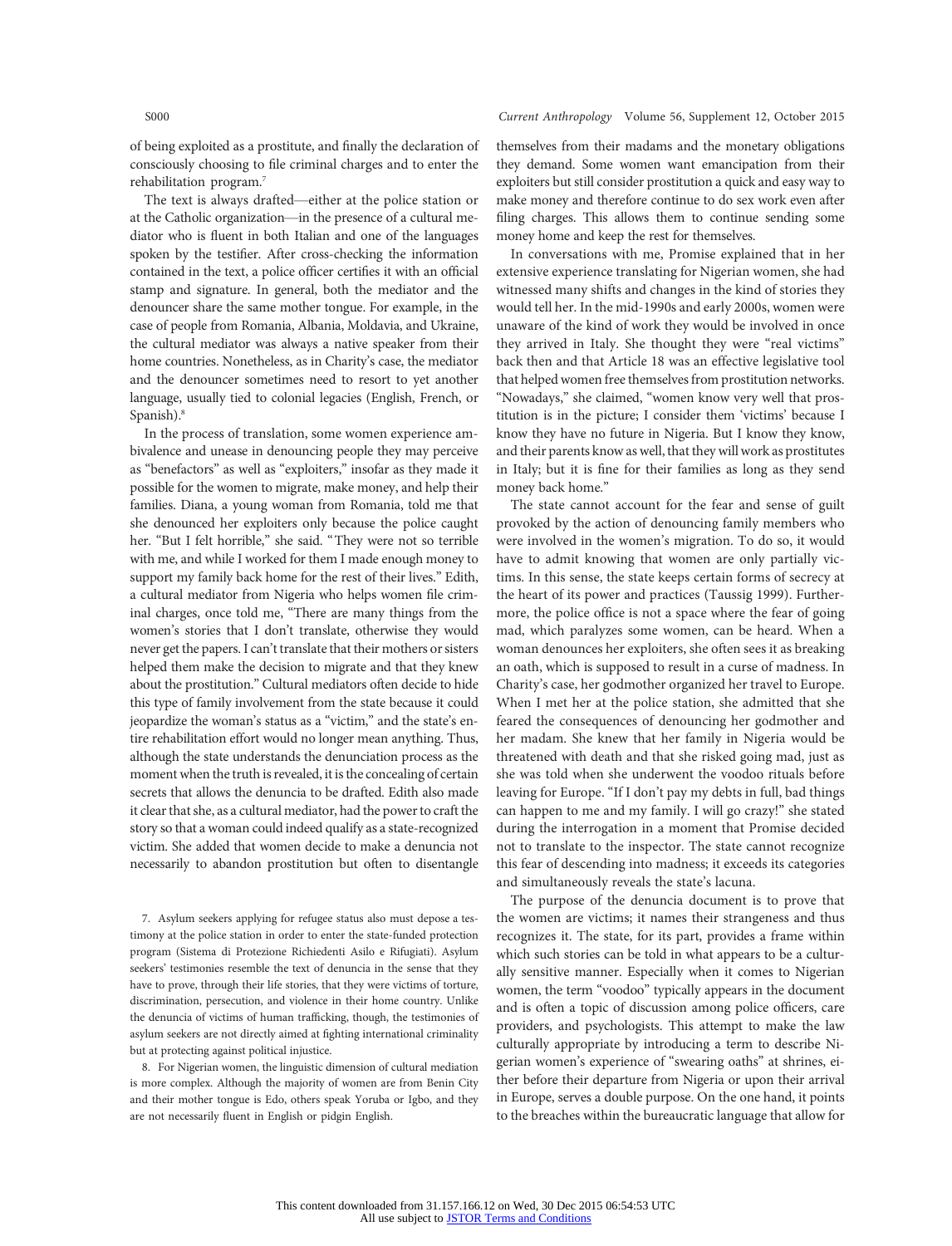#### Giordano Lying the Truth S000

the use of concepts, such as voodoo, that gesture toward cultural sensitivity. On the other hand, in drafting a denuncia, the concept of voodoo is used to other the women and prove their degree of victimhood; they were coerced to obey their exploiters by means of exotic rituals and occult threats.

References to voodoo stand in for a complete loss of the expression of personal desires and choices, something the women know too well when they file criminal charges and decide to adhere to the category of the "victim" regardless of whether it truly applies to their story. They—and the cultural mediators who translate for them—know how to talk about voodoo in the way that police officers use it, and they know how to do things with it. In this context, both denouncers and police officers portray voodoo as a secret that needs to be revealed. The secret being performed for and by the state proves that there is something to be revealed, uprooted, and corrected. Through the telling and inscription of this secret, the state exercises its power.<sup>9</sup> In a sense, the very act of talking about voodoo is effective, almost as if the power of voodoo continues to produce consequences by simply invoking it, whether in the space of a ritual or in that of the police station. In fact, denuncia itself is a form of initiation, a rite of passage that marks the pact women make with the state. Women know that being a "victim of voodoo" makes them more eligible to qualify for the rehabilitation program.<sup>10</sup> The label of the victim, therefore, has a double function: although it erases the ambivalence and complexities of women's experiences by translating them into a category defined by the state, it also opens up opportunities that are directly tied to gaining legal status.<sup>11</sup>

The nuances of what it means to be a "victim" and how that is woven together with the conscious choices of women, who often see prostitution as a necessary step in their mi-

9. Michael Taussig argues that "knowing what not to know" is a very powerful form of social knowledge at the core of various forms of social power and the knowledges intertwined with those powers. It is a form of public secrecy, of things generally known but that cannot be articulated without undoing the very sovereignty of the state. He claims that there is no such thing as a secret, but that it is an invention, a limit case, an "as if" without which the public secret would evaporate. Borrowing from Elias Canetti, he states that secrecy is the very core of power (Taussig  $1999:1-8$ 

10. Rijk van Dijk (2001) writes about the trafficking of young Nigerian girls for the Dutch sex industry and the role of "voodoo" in the girls' submission to Dutch male desires. The discovery of this translational trafficking gave rise to what he calls a "voodoo scare," resulting in a special police task force, the "voodoo team." For a reflection on how the category of voodoo is used in institutional settings in Italy, see also Taliani (2012).

11. What Annelise Riles (2006) writes about the political effects of bureaucratic classifications based on race, class, gender, or sexual orientation can be extended to the label of the victim that works, in this context, as a political category. Moreover, Riles refers to the work of Geoffrey Bowker and Susan Leigh Star (1999), who argue that the "practical politics" of categories can be seen by digging up the "conflict and multiplicity" that is "buried beneath layers of obscure representation" (1999:45, 47).

gration experience before they can land on the shores of Europe, do not emerge in the denuncia. This can be read as a contradiction of the therapeutic state that pays attention to emotions and feelings in order to approach foreigners in a culturally appropriate way.12 In fact, the state only recognizes the range of emotions that can be ascribed to a victim: fear of her exploiters, lack of awareness, and sense of betrayal. The possibility of "choice" and the idea of self-realization through sex work and exploitation remain unthinkable (van Dijk 2001) and untranslatable. Amen, from Benin City, told me, "I kind of knew that I was going to work as a prostitute for a while, and then I would find a normal job, but I never thought it meant working in the streets at night; I needed money to support my siblings in Nigeria after my parents died."

Promise, like other cultural mediators working in similar institutional contexts, is caught in the conundrum of translating testimony that exceeds the victim/agent dichotomy that the state applies. She explained that today parents and family members in Nigeria also have to take part in voodoo rituals by swearing before a native doctor that their daughters and sisters will pay back their debts. Sometimes, as part of the ritual itself, denuncia is mentioned among the things women (and families) swear they will never do. Along these lines, Promise told me of a young Nigerian woman and her family who had to swear inside a cemetery in Lagos that once in Italy, she would never escape from her madam. If she did, her parents would have to bring her back to Nigeria as a cadaver and bury her. Just as the language of voodoo has made it into official documents produced by the Italian state, denuncia is now becoming an element that could determine whether the voodoo rituals performed upon women's departure from home will work for or against them. In a way, filing criminal charges itself can be read as a form of voodoo, a ritual that creates a pact between the participants and then initiates a series of consequences in their lives. It creates a tie with the state, and the state, in turn, takes on the power of the sorcerer who, through the act of denuncia, unties the woman from the bondage of voodoo.<sup>13</sup> The state thus simultaneously invokes magic and exercises its power by fully embodying it. The document of denuncia thus creates specific affects and effects that go beyond the content of the testimony.<sup>14</sup> It creates and reveals secrets simultaneously. This is its performative power.

12. For a discussion on the specific features of the therapeutic ethic when it takes on institutionalized forms, see Rieff (1966) and Reddy (2002). Renteln Dundes (2004) has written on the use of "cultural defense" in American criminal courts.

13. Historian Carlo Ginzburg has explained how in medieval and early modern European history, the practice of denunciation was closely connected with the uprooting of heresy and witchcraft. The Inquisition primarily relied on denunciations from ordinary people to hunt witches, heretics, and other deviants (Ginzburg 1982).

14. See Reed (2006) for an interesting analysis of documents as actors that by moving through institutional settings produce specific events. Also, see Riles (2006) for an approach to documents as ethnographic sites.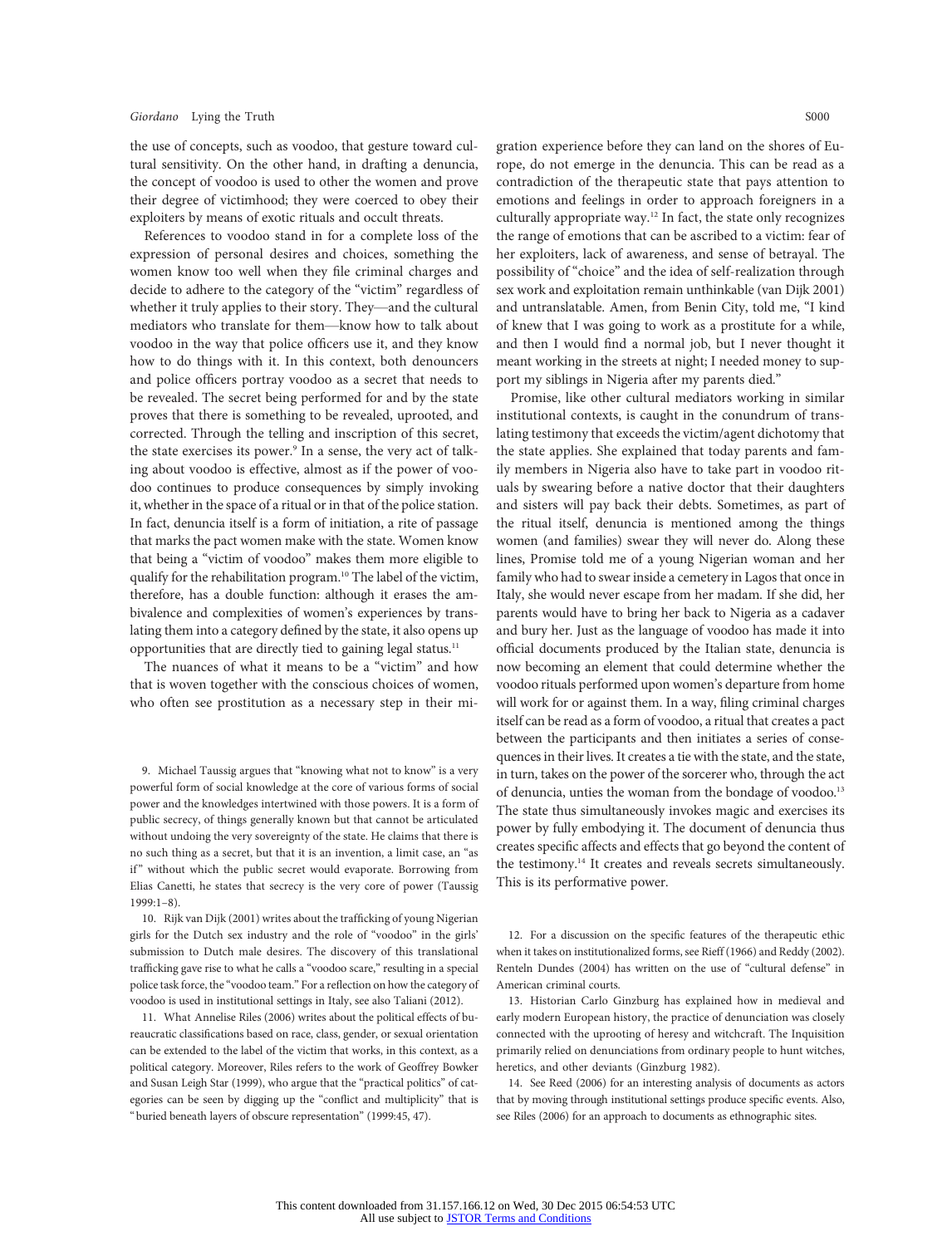#### S000 Current Anthropology Volume 56, Supplement 12, October 2015

Promise struggled with these stories, but she knew they could not be verbalized in the official document because they would create a different kind of victim. As mentioned above, the woman who migrates in full awareness that she would work as a prostitute is a figure of untranslatability that neither the state nor the Church can comprehend as such. I call it an "indigestible" presence. In this sense, Promise lamented that while the first denuncia she drafted in the early years of her work as a mediator were true stories—or at least truer—now, "it had become fiction," and the whole rehabilitation program was, in her words, "a market of lies." Nevertheless, the program is still in place and works through the belief that women carry secrets that, once revealed, prove their victimhood and thus make them recognizable and digestible to the state.

Promise struggled with her own role vis-à-vis the state and the women. Having gone through the rehabilitation program for victims 8 years before she began working for the state, she knew that filing criminal charges put these women in danger, but it was only by entering the program that they could gain legal status in Italy. Furthermore, though the kind of victims the state wanted to redeem were not the victims she encountered in her work, she had to translate one type of victim into another in order to make women fit the category that the state could accept. Thus, she used the category of the victim in a political way that opened up the domain of rights for the denouncer. In a sense, like other cultural mediators who played a similar role in courtrooms and police stations, Promise had become a ventriloquist of the state who voiced a story in the language provided by bureaucracy while making it seem as if it were spoken by someone else, the "I" of the account. As a ventriloquist, however, she did not passively master the state's language. On the contrary, the bureaucratic language of denuncia compelled her creativity and allowed her to purposefully use it to help women obtain legal status.

#### The Subject Redeemed

From the point of view of the law, the production of a testimony, in the form of a bureaucratic confession facilitated by someone else's voice—the cultural mediator's—allows for a second birth characterized by freedom from subjection and exploitation. The very process of verbalizing a woman's story in the text of the denuncia represents both the inscription and institution of what the state would like to believe is the truth about the other.<sup>15</sup> After observing and listening to how

15. In the French context, Didier Fassin (2000) compares the process of requesting state budget allocations in support of the unemployed with the renewal of residency permits for migrants by invoking the genre of the supplique (plea or petition). It refers to the obligation to tell one's own story to the state to access services, and it resembles a confession laïque (secular confession), through which one's suffering is exchanged for a residency permit or access to financial aid and services. The applicant has nothing else to trade but his autobiographical account, spelled out in the register of a plea, with the aim to evoke feelings of compassion and piety in those who grant access to rights and documents.

the texts of denuncia took shape in the course of the interrogations, it occurred to me that the story produced in filing criminal charges uncannily resembled the process of religious confession, when sins are formally, but privately, admitted to the priest in order for the sinner to be redeemed. The bureaucratic and confessional discourses overlap and create a diffuse victim discourse while also producing what I call a form of confessional recognition. Redemption and expiation, therefore, are central issues not only for Catholic groups involved in aid programs but also for the integration policies promoted by the state. Just as spiritual redemption is attained only after passing through different phases of purification—including remorse, confession of one's own sins, penance, acceptance of the consequences of one's own sins, transformation of oneself through reform, and, finally, the forgiveness of God that washes one clean of those sins—the program of social protection and rehabilitation functions according to a logic of expiation. Filing criminal charges against one's own exploiters is a form of social and bureaucratic confession strictly connected to the will to pay one's debt to society through both penance and self-reform. The consequences women have to pay usually entail feeling guilty, ashamed, and being suspended from life in the world—from work, earning money, and mastering their own everydayness. But, in the end, the state's grace is bestowed in the form of legal recognition, and the testimony of the past can be erased just as sins are washed away by the power of God's grace. Through the act of confession, the secrets that keep the subject a victim of her own weakness and impurity are revealed, and the subject is freed.

For Michel Foucault (1980), since the Middle Ages, Western societies have established confession as one of the main techniques for the production of truth. A confessional outpouring since the nineteenth century has shaped various fields of knowledge, including justice, medicine, education, and love. Confessional technologies in modern Europe were based on the assumption that truths are hidden within the individual, and further, that revelation is purifying. The history of penance teaches us that by the very act of verbalizing sins, the individual expels them; by naming the transgression, one is cleaned of its consequences.

In a lecture at the Collège de France on Christian rituals of confession, Foucault (2003) sketched the history of the confession of sexuality by surveying the ritual of penance and the role of confession in it. Originally, confession was not part of the ritual of penance; it only became necessary and obligatory in the twelfth century. In early Christianity, the remission of sins was possible only by virtue of the severity of the penalties the individual deliberately and voluntary inflicted on himself—or were publicly inflicted on him by the bishop by adopting the status of penitent. The ritual of penance did not require private or public confessions of one's own transgressions. Starting from the sixth century, a new model of "tariffed" penance emerged. According to this new system of remission of sins—essentially based on a lay, judicial, and penal model—for every type of transgression there was a cat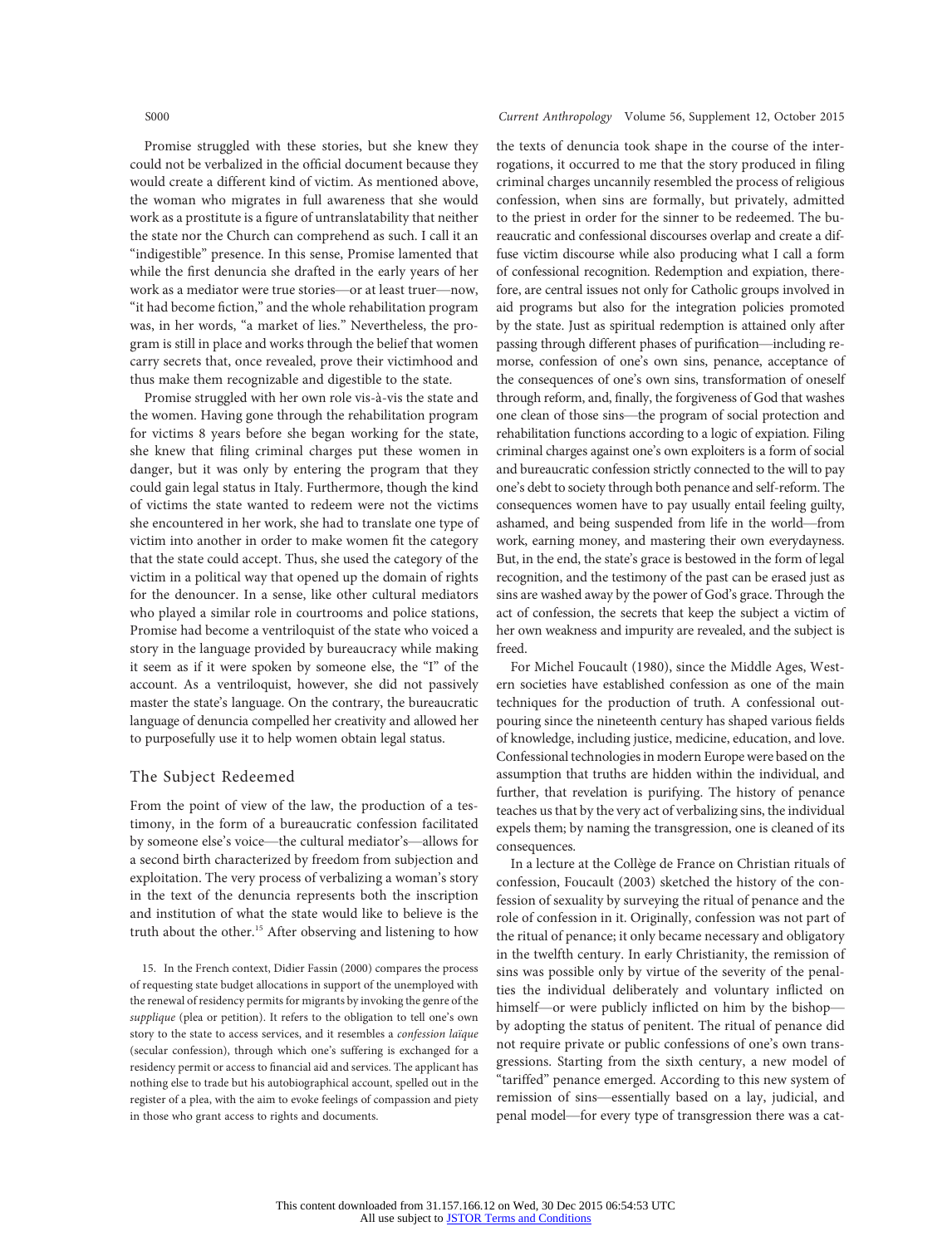alog of obligatory penalties. In order for the priest to apply the appropriate penance, the transgression needed to be stated, described, and recounted in all its detail so that it could be matched with the corresponding "tariff." While this system of cataloged sins and penances marks the birth of confession as part of the ritual of penance, it also shows the secular and judicial origins of this practice, one that resembles the act of filing charges against oneself, of denouncing oneself as a sinner.

This history of confession, which illustrates the fundamental tie between legalistic approaches and sin and transgression, allows me to argue, in turn, that the religious and moral dimensions of confession (as a penalty that marks the beginning of the process of expiation) reemerge as tools of recognition in the juridical practices of filing criminal charges and of the admission of crimes in the denuncia. While these two practices are not the same, they still resonate with each other: a juridical logic echoes in confession and a confessional logic echoes in denuncia.

The act of denuncia is partly based on a form of confession during which women admit their position as "victims" of larger networks of exploitation. In the story told at the police station, women must emphasize their lack of awareness in getting involved in prostitution. The dimension of "betrayal"—of having been misled by their traffickers—must emerge from the account as a proof of their innocence and unwillingness to work as prostitutes. What counts in order for a denuncia to be effective in obtaining a residency permit is the intention behind the decision to migrate. If, through the narratives produced during the interrogation, a woman can prove that she did not plan to work in the sex industry, she has a higher chance of qualifying as a victim. In the split between the actions performed (prostitution) and the intention behind them, the law can measure the degree of victimhood. Similarly, confession constitutes itself as an internal jurisdiction that evaluates the intentions behind actions—the inner dispositions of the individual rather than her external actions. As Foucault points out, "In the scholastic tradition it was known that not only actions but also intentions and thoughts had to be judged" (Foucault 2003:189). Confession was aimed at stealing the desire for heresy from the subject before she even committed it.

Denuncia only partly resembles the process of confession. Denuncia is about claiming and proving to be a victim, while confession entails admitting one's own sins. But the two overlap in the sense that the Church needs a confession in order to make a denunciation. What emerges in both genres is the fact that the narrative itself performs the specific task of showing the substance of the person, her real intentions, so that she can be recognized as a victim. This logic is opposite to the logic of biometrics recognition (Maguire 2009), where evidence provided by the body reveals someone's identity but not the story she may have to offer. The boundaries between confession and denuncia are blurred.

To be recognized as a victim requires proving to be without sins, or at least showing purity of intent. Nonetheless, filing criminal charges in the context of the rehabilitation program does have a confessional connotation inasmuch as it marks the first step of a process of transformation and selfreform. The whole structure of the rehabilitation program is premised on the idea that women need to be reeducated in order to become "autonomous and independent." This first step into a new life seems to suggest the redemptive power of the denuncia as a first act of expiation, of the will to expel an impure act from one's own life: the act of prostituting oneself. Unlike confession in the sixth century, denuncia is not ruled by a set of penalties that meet corresponding criminal actions, primarily because by denouncing, women are not admitting their own crimes but someone else's criminal actions. In this sense, confession and denuncia are two very different practices. In confession the penitent admits his own sins and takes responsibility for them. The sinner is aware of her wrong doings and confesses them before the priest to receive forgiveness.

In filing criminal charges, women denounce someone else's wrong doings. As victims, they are exempt from responsibility: they ended up in prostitution because they were forced into it. And yet, in the implementation of the rehabilitation program, there is a tendency to set certain conditions, much like the "penalties" that ruled confession, on the women if they are to gain full access to rights and services. In other words, going through the program is a form of expiation of sins—the price women must pay to be recognized and accepted. Women must demonstrate their full acceptance of the program, show their progress in handling their life away from the street, and show that they will not "relapse" into prostitution. The state, therefore, portrays denuncia as the first step of a process of transformation, redemption, and conversion of one's lifestyle and comportment. Government officials and Catholic nuns monitor this process and have the power to judge whether it is successful or not.

Denuncia has a performative dimension; it institutes the denouncer as a subject of the law by the very act of crafting the space for a specific "I" to enunciate a story.16 In adhering to the category of the victim, foreign women are subjected to a set of rules and norms that delimit the field of both what can be said and what exceeds its limits. Certain words make things happen. In confession, too, words have a performative power. According to a confessional logic, by verbalizing sins and transgressions, the individual expels them; by revealing the transgression, one becomes pure and cleaned of its consequences. In this way, truth is reestablished by eliminating any trace of untruthfulness, and redemption is possible. From the point of view of the state, the purpose of collecting accounts of women's experiences of migration and prostitution is mainly to unveil the "truth" of their stories and thus recognize them as "victims" rather than "prostitutes." By inscribing women onto the register of "the victim," the state po-

16. This kind of speech has to do with what Austin (1962) called the "performative." For a critique of Austin's theory of performativity, see Bourdieu (1991).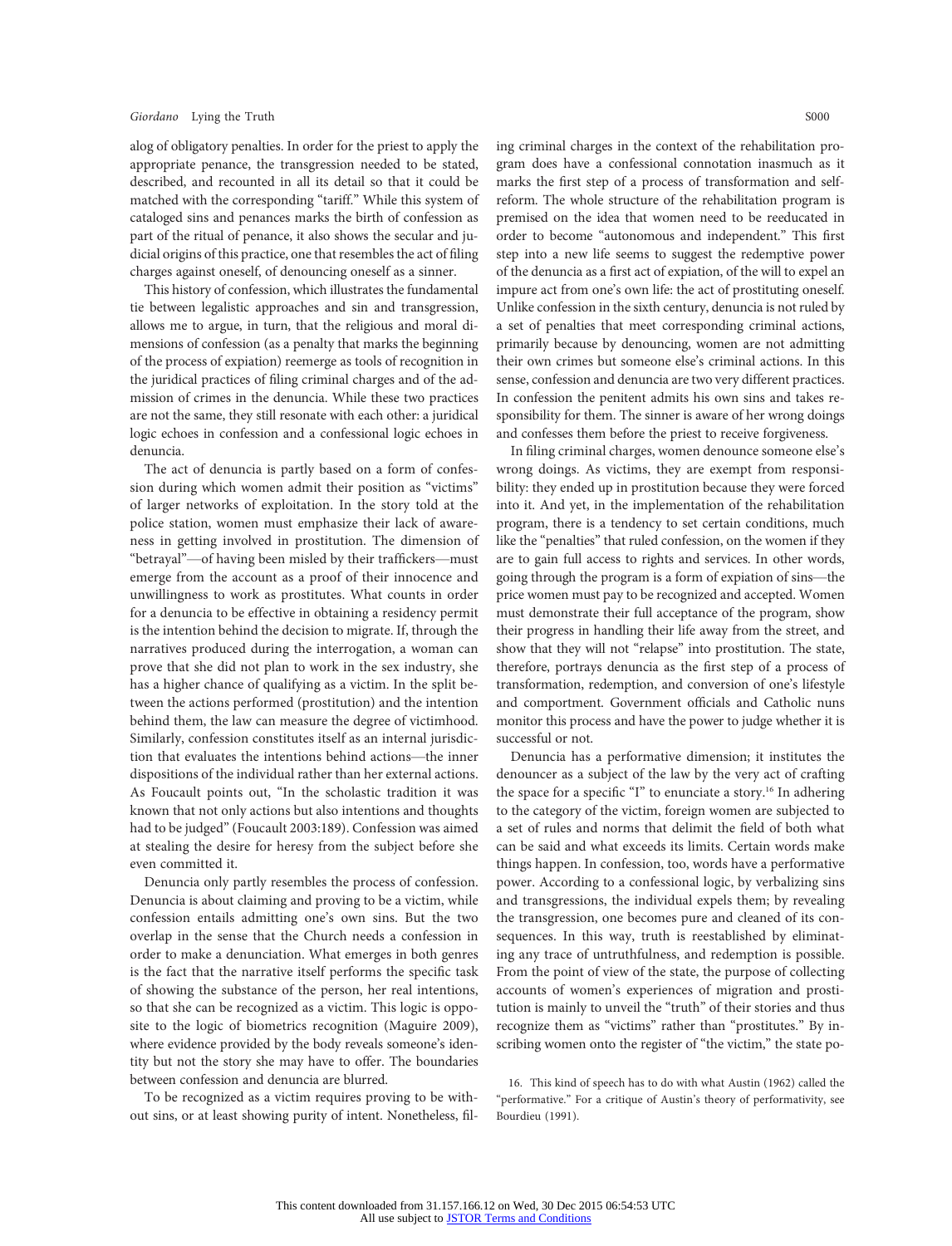#### S000 Current Anthropology Volume 56, Supplement 12, October 2015

sitions them in a socially acceptable and legally commensurable category, thus making them digestible through translation. In this way, the state produces its own legal truth. One of the main differences between denuncia and confession is that the former starts as an oral testimony but is aimed at becoming a written text. Confession, on the other hand, is merely oral.

Just as sins are redeemed by being verbalized before the confessor, being a prostitute can be translated into victimhood—and thus lead to inclusion and recognition—by being verbalized in an official document. Both confession and denuncia represent a moment of redemption of the victim (and the prostitute) or of what is represented as such in different discursive fields. This redemptive logic at the heart of the victim rehabilitation program is one aspect of the politics of recognition through which the state translates difference into its own intelligible categories and thus redeems the other from her own untranslatable difference.

#### Conclusion

The denuncia tells a story that can be traded for recognition and inclusion. It is the inscription of a truth and a presence, both partial and in tension with other truths and other ways of being present. It provides a narrative crafted through specific connections and chronological demands aimed ultimately at forging a testimony that the state can hear. In denuncia, the case of victims, the subject of the law, can only be produced in translation. Within the police department, the testimony is received in translation and becomes the pact a woman makes with the state. This pact is the same act of denunciation that citizens were required to perform in early modern Europe as a sign of loyalty to the state and its sovereign functions (Fitzpatrick and Gellately 1996). By means of denuncia, women provide a "bureaucratic confession" that, I argue, leads to a project of "confessional recognition." Inclusion is granted on the basis of an autobiographical account that performs, for the state, the disclosure of a life that needs reformation to be fully recognized.

In the text of the denuncia, testimonies are "packaged" in victim stories that in turn can be traded for a particular space of life. The state consumes these stories in order to recognize the other, her strangeness. There is almost an ingestion of the other's stories to produce the countergift of inclusion (Mauss 2000) and of access to rights and services. In the process of the objectification of the woman's story, the violence of denuncia—and of translation—turns women into the social category of the victim and allows them entrance into the grammar of the state.

In Fanon's analysis of colonialism (1967 [1952]), the colonized struggles against the colonizer's objectifying gaze and against a sovereign state apparatus, which defines the terms of the fight for recognition. Fanon argues that the colonized are always determined from without, that their identity is the outcome of alienation, of being recognized in terms of something he is not. In other words, struggling to be recognized actually keeps the colonized marginal and alienated. Similarly, the politics of recognition in host countries risk promising equal recognition to all—nationals and nonnationals—while defining the very terms of this inclusion by which the marginalized may be recognized. As Butler (1997) explains, the subject is bound to look for recognition of its own existence in categories that the dominant discourse has created. Such categories provide the individual with an opportunity for social intelligibility but at the price of a new form of subordination. Yet this subordination figures as the condition for the subject's existence. While the state portrays women who enter the rehabilitation program as victims who come to occupy the position of a sovereign subject, in practice they reoccupy a position assigned to them by a sovereign state that, in some ways, has already alienated them. Within this kind of approval—fixed and defined by the host society—foreigners (cultural mediators and those who report to the police) learn how to move creatively and make it work to their advantage. Sometimes they must manipulate it in order to survive and be included; they occupy the position of the subject who is constantly produced by and producing testimonies and narratives. She is simultaneously creating her own experiences and getting trapped in how others represent her.

Women's various and complex positions vis-à-vis the language of the rehabilitation program substantiate the state's discourse of victimhood and simultaneously question the truth claims at its core. The stories that converge in the denuncia are the result of several regimes of truth intersecting with each other; they produce a testimony that, while not entirely truthful, is nevertheless not a lie either. This is the performative power of the confessional.

#### Acknowledgments

I am deeply grateful to all the participants in the Wenner-Gren Foundation symposium "The Death of the Secret: The Public and Private in Anthropology," which took place in March 2014. In particular, I thank Lenore Manderson, Mark Davis, and Chip Colwell for organizing such a thought-provoking event on a timely matter in anthropology and beyond. Rima Praspaliauskiene and Stefanie Graeter provided important feedback on an earlier version of this article.

## References Cited

- Asad, Talal. 2003. Formations of the secular: Christianity, Islam, modernity. Stanford, CA: Stanford University Press.
- Austin, John L. 1962. How to do things with words. Cambridge, MA: Harvard University Press.
- Beneduce, Roberto. 2010. Archeologie del trauma: un'antropologia del sottosuolo. Bari: Editori Laterza.
- Bourdieu, Pierre. 1991. Language and symbolic power. Cambridge, MA: Harvard University Press.
- Bowker, Geoffrey C., and Susan Leigh Star. 1999. Sorting things out: classification and its consequences. Cambridge, MA: MIT Press.
- Brown, Wendy. 1995. States of injury: power and freedom in late modernity. Princeton, NJ: Princeton University Press.